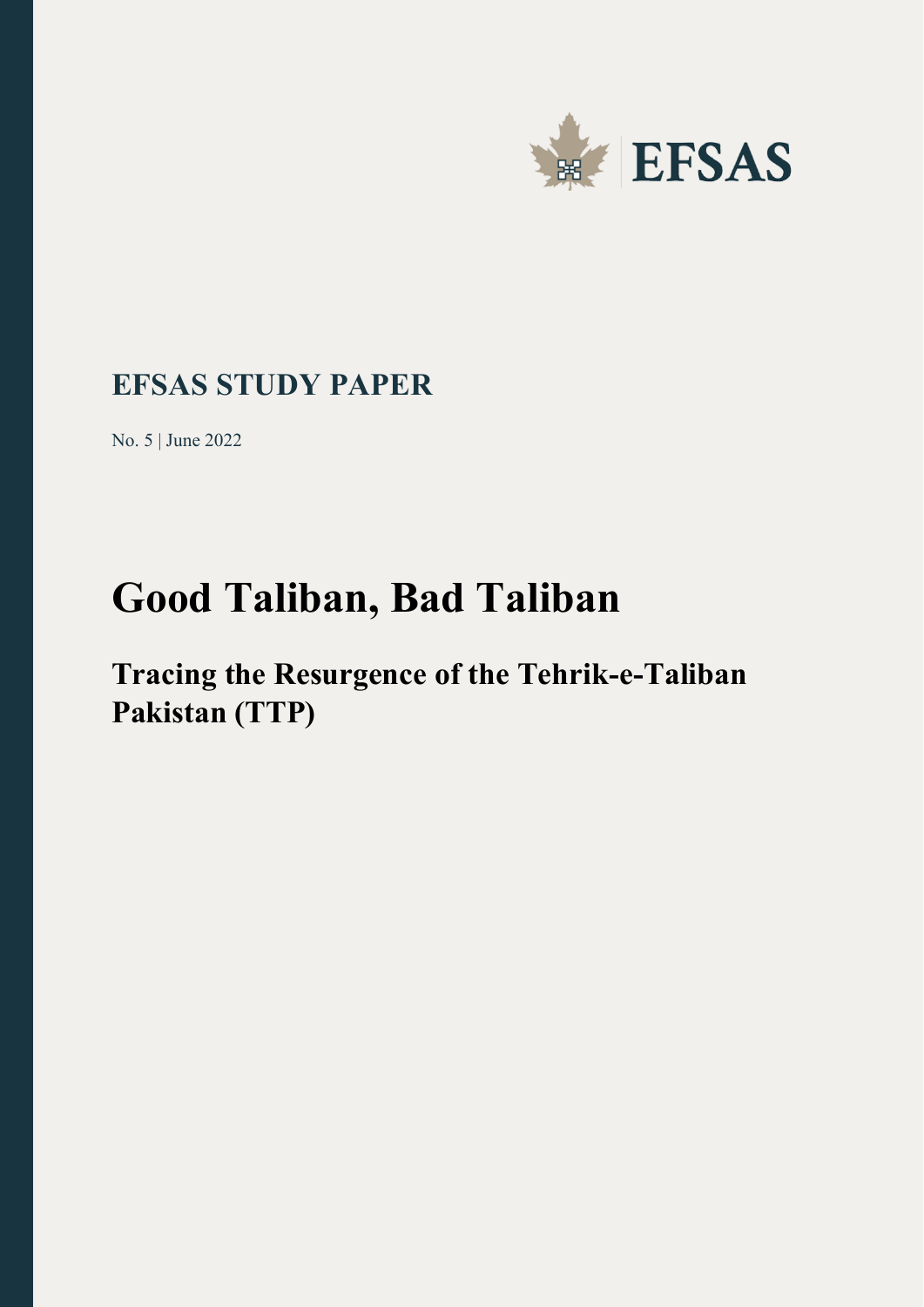### **Good Taliban, Bad Taliban: Tracing the Resurgence of the Tehrik-e-Taliban Pakistan (TTP)**

#### **Introduction**

The fall of Kabul to the Afghan Taliban in August 2021 has introduced a new era of uncertainty for regional security in South Asia. Despite the organization's pledges to the contrary, international observers have expressed concerns that the Taliban could once again transform Afghanistan into a safe haven for international terrorist organizations, as had been the case prior to the US-led invasion of Afghanistan in 2001 (Byman, 2012). The Taliban's conduct after August 2021 has also rung alarm bells in Pakistan. Although many factions of Pakistan's military and political establishment have been long-standing supporters of the Taliban (Pakistan's now-deposed Prime Minister (PM) Imran Khan, sometimes also referred to as *'Taliban Khan'*, described the Taliban's victory as being synonymous with *"breaking the chains of slavery"* (quoted in Chatterjee Miller, 2021)), relations between the Taliban and Pakistan have somewhat deteriorated. This deterioration is primarily linked to the Taliban's support for the Pakistani offshoot of the Taliban, known as Tehrik-e-Taliban Pakistan (TTP), which the Taliban has claimed to have *"very good relations''* with (quoted in Vohra, 2021).

Since its founding in 2007, the TTP has emerged as the most influential and violent anti-Pakistan terrorist outfit in South Asia. Unlike its Afghan namesake, the TTP does not enjoy favorable relations with Islamabad: in a bid to emulate the Taliban's victory in Afghanistan, the TTP seeks to overthrow the Pakistani State and replace it with a *Sharia*-governed polity (Afzal, 2022). The TTP has perpetrated some of the most high-profile attacks in Pakistan in the 21st century, including the 2014 school massacre in Peshawar. The group has primarily operated out of Afghanistan since 2014 and underwent a consolidation process on the back of the Taliban's peace accord with the United States. Since the Taliban's re-ascendancy to power, the TTP has regained much of the strength it lost in the face of American and Pakistani counterterrorism operations. Afzal (2022) outlines that since the TTP has re-consolidated control over different militant factions, TTP attacks in Pakistan have grown dramatically, registering a 42% increase in 2021 when compared to 2020.

The Taliban support for the TTP indicates that the Taliban victory in Afghanistan has quickly turned out to be a pyrrhic victory for Islamabad. After taking over Kabul, the Taliban immediately released senior TTP members who had been incarcerated in Afghan prisons (Mir, 2022). Since then, Taliban forces have stopped Pakistani fencing operations along the Afghan-Pakistani border and Taliban authorities have refused to recognize the Durand Line as the *de jure* border between both countries. The Taliban has also repeatedly refused to leverage its influence over the TTP to contain the TTP's attacks in Pakistan: in 2021, a Taliban leader asserted that *"We are not Pakistan's puppets, we are independent"* (quoted in Vohra, 2021). Disappointing hopes in Pakistan, the Taliban's rise to power has thus exacerbated rather than confined Pakistan's own terrorism challenges.

Following the ousting of Khan, who had stressed that the international community would need to ultimately recognize and collaborate with the Taliban regime, and faced with continuing TTP violence, influential sections of the Pakistani security establishment also seem increasingly willing to openly challenge the TTP on Afghan soil. In April 2022, the Pakistani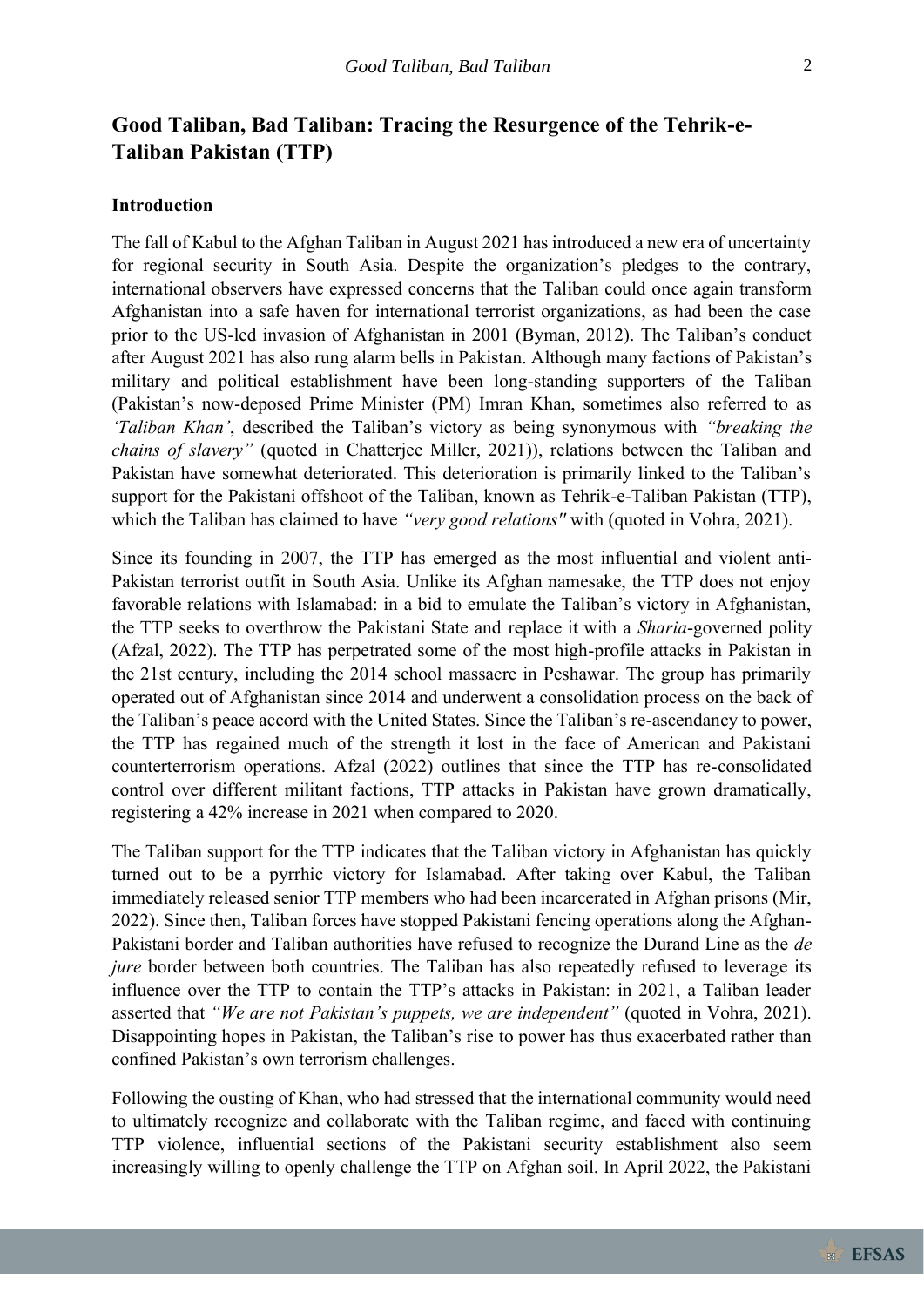Air Force conducted a series of air raids in the Afghan provinces of Khost and Kunar, where the TTP is believed to be based (Goldbaum & Padshah, 2022). In response to the strikes, which mainly killed civilians, Taliban spokesman Zabihullah Mujahid lamented that such attacks were *"paving the way for enmity between Afghanistan and Pakistan. We are using all options to prevent repetitions of such attacks and calling for our sovereignty to be respected"* (quoted in Janjua, 2022). The TTP's resurgence and its continued cooperation with the Taliban, in combination with the Taliban's unwillingness to prioritize its relations with Pakistan over that with the TTP, consequently spell trouble for Pakistan's national security.

This submission retraces the emergence of the TTP and examines the prospects of its operations in Pakistan. Initially, the paper discusses the TTP's emergence post-2007 and the background of its anti-Pakistan ideology before elaborating on the TTP's links to other dominant jihadi organizations in Afghanistan and Pakistan: the Taliban, Al Qaeda, and the Islamic State Khorasan Province (ISKP). Lastly, the paper discusses how the TTP's resurgence is likely to implicate Pakistan's national security.

#### **Emergence and ideology**

The background of the TTP's organizational emergence is linked to the support Pakistan provided to militant factions in Afghanistan during the Afghan-Soviet War and the Afghan Civil War. Under the military regime of Zia ul-Haq, Pakistan emerged as a major State sponsor for terrorist outfits in South Asia from the late 1970s onwards, initially supporting various mujahideen factions in Afghanistan before eventually focusing its support on the Taliban, which primarily recruited its fighters from the Afghan refugee population in Pakistan. A Pakistan-friendly Taliban regime in Kabul, it was assumed in Islamabad, would provide Pakistan with strategic depth vis-à-vis India. While fighting in Afghanistan, the Taliban became a *de facto* Pakistani proxy force, with the Pakistani Inter-Services Intelligence (ISI) providing the Taliban with financial and logistical support, including safe residence, allowing Taliban fighters to be treated in Pakistani hospitals, delivering Pakistani passports to Taliban officials, and fostering business opportunities for Taliban officials in Pakistan. Through its increasingly close ties with the jihadist scene in Afghanistan and northwest Pakistan, the ISI also created and sponsored Islamist groups such as Lashkar-e-Taiba (LeT) and Jaish-e-Mohammed (JeM) which were then given access to Jammu and Kashmir (J&K) to start an anti-Indian insurgency in Indian-administered J&K from the late 1980s onwards. Alongside the intensifying fundamentalization of Pakistani society under Zia, the use of terrorist groups as proxy forces thus became a dominant component of Pakistan's regional security policy.

The Al Qaeda and Taliban presence on the Pakistani side of the border dramatically increased following the US-led invasion of Afghanistan in 2001. After Kabul had fallen to the Taliban in 1996, the Taliban had invited Al Qaeda operatives to use Afghanistan as a safe haven from where Al Qaeda coordinated subsequent attacks against US targets, including the 1998 embassy bombings in East Africa, the 2000 attack against the *USS Cole,* and, ultimately, the 9/11 attacks. When the US and its allies invaded Afghanistan in October 2001 and rapidly dismantled the Taliban regime, many Taliban and Al Qaeda operatives fled into the tribal, Pashtun-dominated borderlands stretching over the Durand Line (International Crisis Group, 2006). In the Pakistani province of Khyber Pakhtunkhwa (KP) and the Federally Administered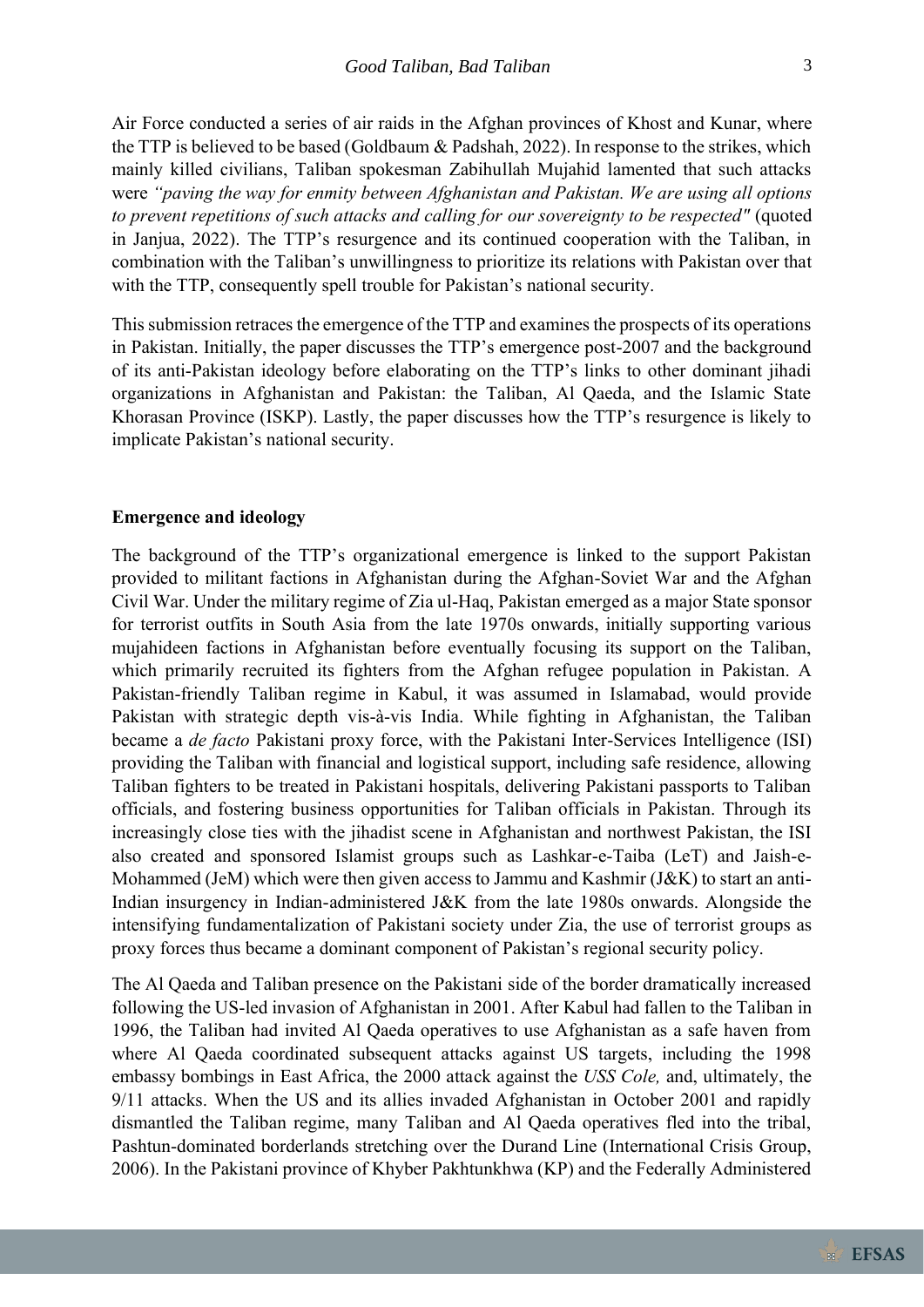Tribal Areas (FATA), which have since become administratively integrated into KP, Al Qaeda

and Taliban fighters were welcomed by Pakistani jihadists, many of whom had fought alongside the Taliban against the Soviets and other Afghan sections and shared the Taliban's Pashtun background (Sayed, 2021). The lack of comprehensive State control on either side of the Durand Line, as well as the historical support jihadist groups had enjoyed in Pakistan, allowed the Al Qaeda-Taliban alliance to regroup in the tribal areas. This process rendered the tribal areas a main staging ground for US-led counterterrorism operations.

The escalation of US counterterrorism operations in the tribal areas and Pakistani support for these operations began to disconnect the Pakistani security establishment from some of the jihadi scene it had long supported. After 9/11, then President Pervez Musharraf faced growing international pressure to clamp down on jihadists in Pakistan (Yamin, 2015). While ramping up counterterrorism operations in the FATA, especially in North and South Waziristan, the Musharraf administration granted significant *"staging and overflight support"* for American air force and drone operators, including through the lease of an airfield in Balochistan to the CIA (Haqqani, 2016, p. 336). The ISI, elements of which continued to work with the Taliban, further provided intelligence concerning Taliban and Al Qaeda operatives to the CIA, effectively enabling the execution of these operatives on Pakistani soil by US drone operators (Khan, 2018). By becoming a main partner in the US' counterterrorism campaign, Pakistan subsequently began to undermine its long-standing relations with the region's broader jihadi scene.

Anti-government sentiment in Pakistan's jihadi community intensified in the build-up to the 2007 founding of the TTP. In July 2007, the Pakistani Army laid siege to the Red Mosque in Islamabad, in which Islamist teachers and students had barricaded themselves while advocating for the nation-wide implementation of *Sharia law* (Sayed & Hamming, 2021). When the Army stormed the mosque, it killed up to 40 Islamists (Gall & Masood, 2007). The siege on the Red Mosque was a major provocation for large parts of Pakistan's Islamist scene, already disillusioned by the State's support for the US. In the months following the siege, Pashtun jihadi leaders gathered in the FATA and held a *Shura* (Pashto for 'council') that culminated in the founding of the TTP. The *Shura* elected Baitullah Mehsud, a member of the Mehsud tribe, as its first Emir (Jadoon & Mahmood, 2018). As is the case with the Taliban, the TTP was founded not as a homogeneous, coherent whole, but a broader umbrella organization bringing together different factions and elements that often continued to operate independently from each other (Afzal, 2021). Despite its heavily ingrained bias towards ethnic Pashtuns, the anti-Islamist violence of the Red Mosque siege also motivated non-Pashtuns to join Al Qaedasupervised TTP training camps in the FATA (Sayed & Hamming, 2021). The TTP concurrently became heavily sectarian by poaching experienced fighters from radical anti-Shia groups such as Lashkar-e-Jhangvi (LeJ) (Sayed, 2021). The TTP's birth as a militant outfit was consequently inexorably linked with Pakistani military operations in the tribal areas, creating a heavily internalized anti-Pakistan drive. The social-ideological proximity to the Taliban simultaneously created inherent affinities between the TTP and the Taliban (and, subsequently, Al Qaeda).

Based in the tribal areas, the TTP began to radically restructure the social fabric of the local Pashtun communities by introducing and enforcing violent interpretations that aligned closely with the Taliban's vision of an Islamic society. The TTP started to systematically murder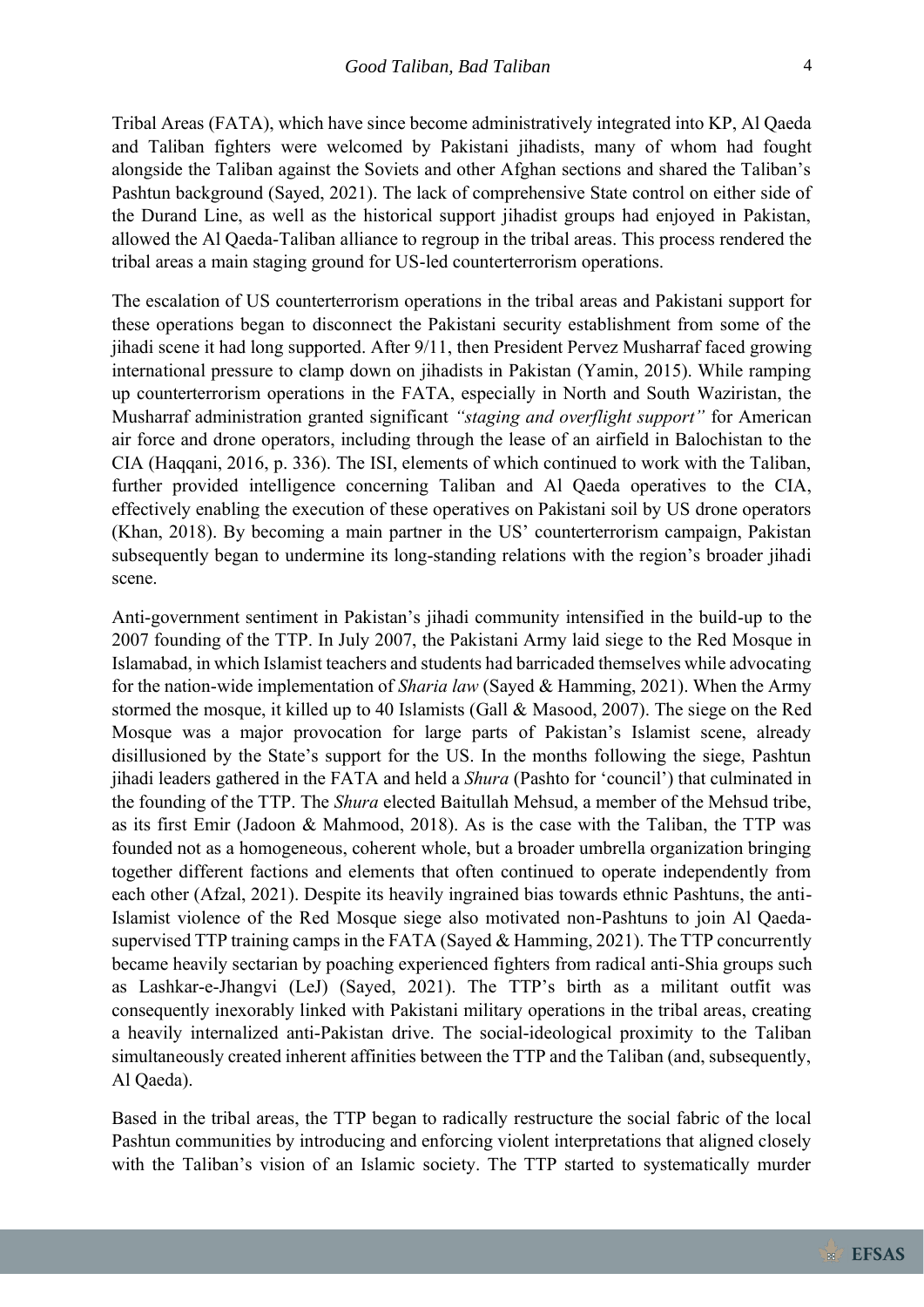hundreds of Pashtun tribal leaders (*maliks*) and elevated members of the social classes traditionally marginalized in the tribal system (Sayed, 2021; Walsh, 2020). In the areas where it exercised control, the TTP also began implementing a Taliban-inspired interpretation of *Sharia law*. The social presence and ideological influence of Al Qaeda and Taliban operatives rapidly de-indigenized the traditional social fabric of the tribal communities by merging traditional tribal identities with radicalized Islamist identities, resulting in the enforcement of more violent Salafi cultural norms (Walsh, 2020). The support TTP factions had initially provided for the Taliban and Al Qaeda simultaneously forged deep-rooted connections to both organizations, in the process boosting the TTP's prestige in the broader jihadi scene in South Asia.

The TTP's birth as a reaction to American and Pakistani counterterrorism operations and its close ties with the Taliban and Al Qaeda have decisively shaped its overarching ideological framework. The TTP seeks to fulfill what it interprets as the core objective of Pakistani nation and Statehood: the establishment of a 'truly' Islamic State (Sayed, 2021). By conducting a *"defensive jihad"* against Pakistan, the TTP aims to overthrow the Pakistani State (Center for International Security and Cooperation, 2022). Reflecting the TTP's close ties with the Taliban, the TTP furthermore seeks to establish a united front with the Taliban to maintain a Taliban regime in Afghanistan and expel the *"American stooges"* supposedly controlling both countries (Sayed, 2021). The TTP has partially justified its fight against the Pakistani State in reference to *Ghazwa-e-Hind*, translating into the 'fight for India'. *Ghazwa-e-Hind* is referenced in the Hadith, with Hind/India here referring not to the modern territory of India but the Indian subcontinent as a whole (Haqqani, 2016). Recently, however, the TTP's rhetoric has shifted to focus solely on 'purifying' Pakistan, potentially also to limit its official affiliation to Al Qaeda and make itself less of a target for US counterterrorism operations (Sayed, 2021). The TTP's Pakistan-specific focus emulates the Taliban's Afghanistan-specific focus, with these effectively nationalist orientations differentiating both the Taliban and the TTP from pan-Islamic groups such as Al Qaeda and the Islamic State (IS).

After 2007, the TTP launched a large-scale terrorist campaign in Pakistan that was defined by its indiscriminate targeting of civilians. Pakistani authorities have blamed the TTP for the 2007 assassination of PM Benazir Bhutto in Rawalpindi, a charge TTP representatives have denied (Rafiq, 2022). The TTP has repeatedly made use of suicide attacks, including an attack on a weapons factory that killed 66 people in 2008 and an attack on an American military base in Afghanistan in 2009 (Center for International Security and Cooperation, 2022). Other major attacks include the school massacre in Peshawar in 2014 (149 victims killed, mostly children and teenagers), a 2009 car bombing in Peshawar (125 victims killed), and multiple attacks on Shia mosques throughout Pakistan. Although both the Taliban and Al Qaeda officially reprimanded the TTP's indiscriminate targeting of civilians, neither organization halted its support for the TTP (Sayed & Hamming, 2021). Through its ties with both organizations, the TTP was able to raise as a highly dangerous terrorist force in Pakistan.

The TTP's stronghold in the tribal areas was eroded through the expansion of counterterrorism operations in the FATA from 2014 onwards, pushing the TTP to operate out of Taliban-held areas in eastern Afghanistan. Following the TTP's attack on an airport in Karachi in June 2014, the Pakistani Army launched Operation Zarb-e-Azb (*"sharp and cutting strike"*) against TTP bases in the FATA just days later (Afzal, 2021). The Army's militarized response displaced up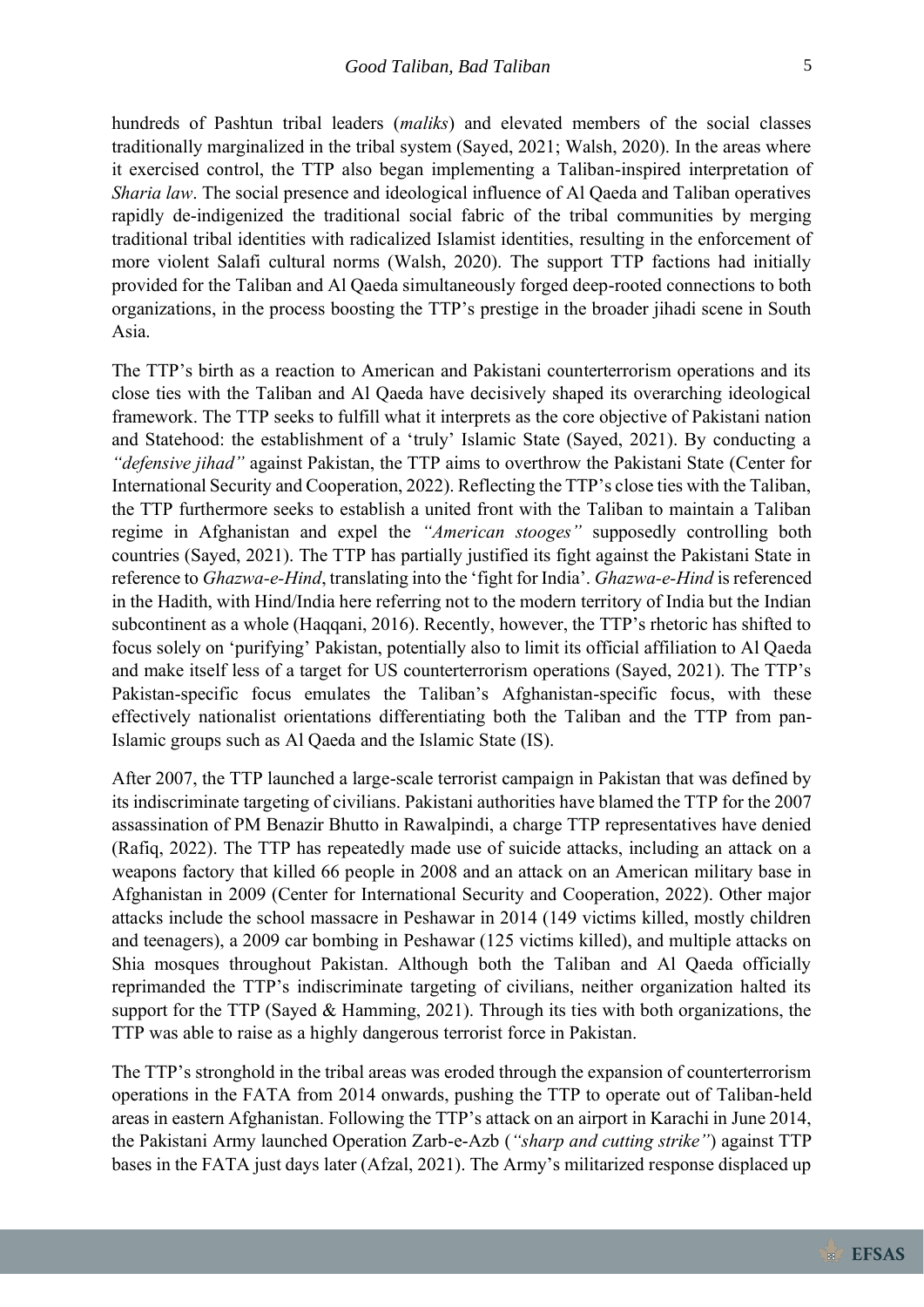to one million people and has seen the Army accused of widespread human rights abuses against the local Pashtun population by organizations such as the Pashtun Tahafuz Movement (PTM) (Kakakhel & Farooq, 2015). Presumably to reduce coverage of war crimes, the Army also severely restricted the access of journalists and media outlets to the FATA (Afzal, 2022). The military offensive was effective in eroding TTP influence in the FATA, with the TTP shifting its base of operations to Taliban-controlled areas in eastern Afghanistan after 2014. The TTP is currently believed to be particularly present in the Afghan provinces of Khost, Kunar, Nangarhar, and Paktika (Mir, 2021). Kunar Province appears a particularly important base for the group: since 2020, most TTP attacks have taken place in the Bajaur Agency of KP, directly bordering Kunar Province (Sayed & Hamming, 2021). Operation Zarb-e-Azb thus failed to eradicate the TTP.

Operation Zarb-e-Azb and internal fragmentation from 2013/2014 onwards nevertheless severely weakened the TTP. In 2013, Maulana Fazlullah succeeded Hakimullah Mehsud as the TTP's first non-Mehsud Emir. Fazlullah's status as a non-Mehsud weakened the support of other TTP factions and coincided with the growing reach of ISKP, motivating a number of high-ranking defections to ISKP discussed in depth further below. Other TTP factions simply halted their support for the now Fazlullah-led TTP. Internal fragmentation because of Hakimullah Mehsud's death, in combination with the impact of Operation Zarb-e-Azb and the rise of ISKP, severely undermined the influence of the TTP. ISKP's first Emir, a TTP defector named Hafiz Saeed Khan, went as far as suggesting that ISKP would eventually absorb the TTP (Jadoon et al., 2022). The TTP's internal fragility, a consequence of its umbrella-like structure, was exposed by growing external pressure and increased competition (Sayed & Hamming, 2021). The TTP's resurgence post-2020 was subsequently hardly a foregone conclusion: after 2014, the group was close to becoming irrelevant.

The TTP has managed to consolidate itself both due to internal and external developments from 2018 onwards. With Noor Wali Mehsud, a Mehsud returned to the helm of the TTP after Fazlullah was killed in a US drone strike in 2018. Noor Wali Mehsud has sought to reconsolidate and strengthen the organization by (1) making it more politically palatable in Pakistan and expanding its political clout and (2) reintegrating previous TTP factions to deepen the operational core. In 2018, the TTP published the *"Operation Manual for Mujahideen of Tehreek-e-Taliban Pakistan"*, in which Mehsud stressed the centrality of internal cohesion and argued that attacks should focus on State institutions and security forces rather than indiscriminately targeting civilians (Sayed & Hamming, 2021). The TTP has also sought to become integrated into broader State-opposed/critical networks in Pakistan, aiding secessionists in Balochistan while rhetorically supporting non-violent movements such as the PTM. As discussed above, the TTP has also reduced its (overt) support for Al Qaeda. These measures, aimed at rebuilding the TTP's public image, have been accompanied by attempts to enhance the group's operational capacity. The return of a Mehsud as TTP leader has motivated the reintegration of previous factions while the 2020 peace agreement and the 2021 Taliban victory boosted the prospects of a similar feat being achievable in Pakistan as well. The TTP is now believed to have up to six thousand fighters under arms (Sayed & Hamming, 2021). As an umbrella organization, the TTP is furthermore attractive due to its logistical and ideological connections with Al Qaeda and the Taliban. Through a change in leadership and shifts in external conditions, the TTP has re-established itself as a key player in the jihadi scene in Afghanistan and Pakistan.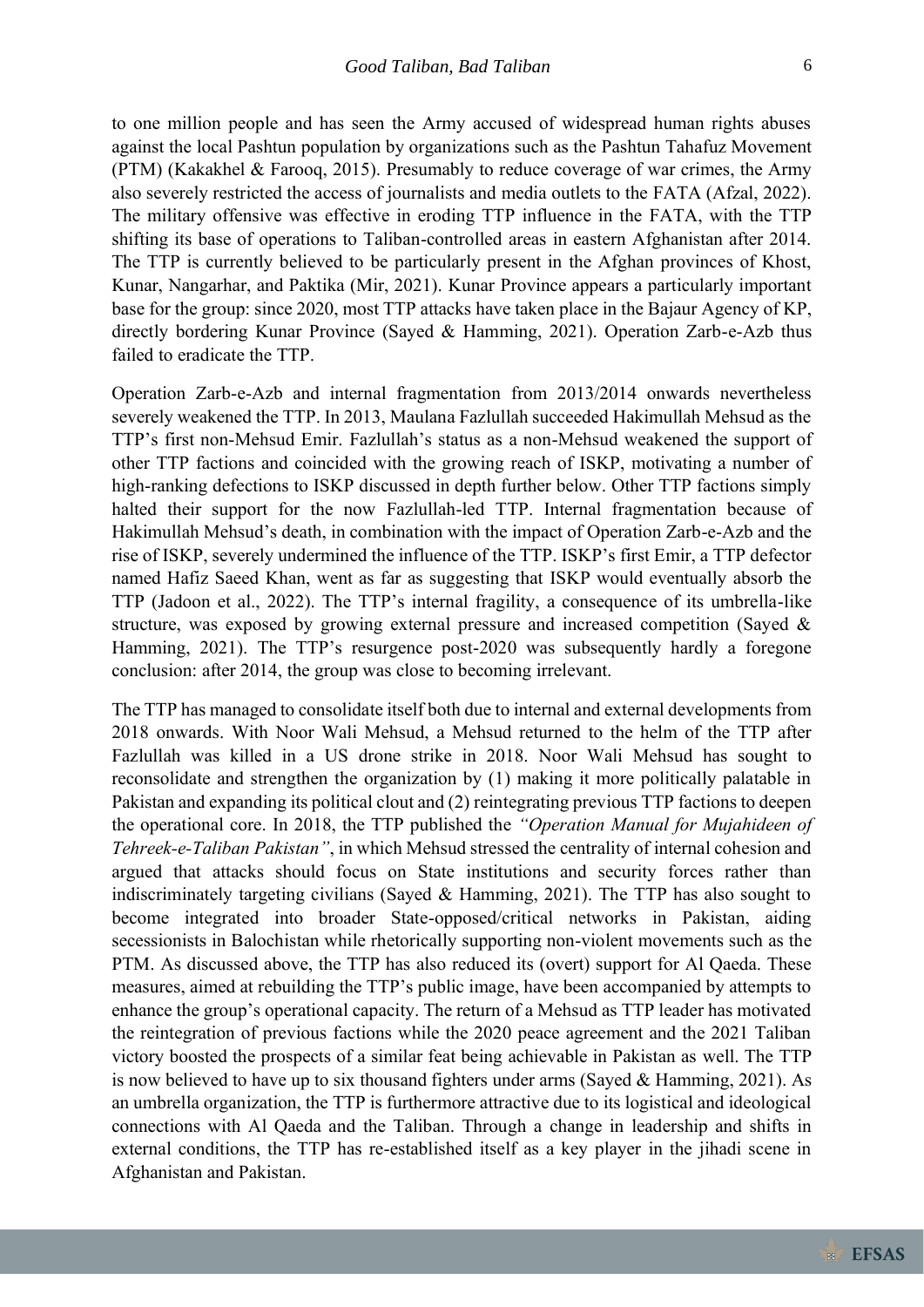Over time, the TTP has developed and implemented a multi-pronged funding and recruitment strategy. Historically, the TTP has raised funds through kidnappings and ransom payments, resource smuggling, illicitly taxing local populations in the FATA, and receiving gifts from international benefactors (Center for International Security and Cooperation, 2022). The lack of State capacity and oversight in the FATA has presumably allowed the TTP to continue these operations to some degree after 2014. Prior to Operation Zarb-e-Azb, TTP also registered a pronounced presence in urban areas. Home to a significant Pashtun population, Karachi emerged as a hub for the TTP's activities after 2009, seeing the TTP raising funds through extortion and ransom payments (Rehman, 2013). The TTP was notably preferred by some communities in Karachi as it performed State-like functions, for instance through the quick delivery of *Sharia* justice against local criminals. Alongside Deobandi-Wahhabi madrassas, the TTP primarily recruits young men from internationally displaced person (IDP) camps, especially in the FATA (Center for International Security and Cooperation, 2022). In short, the TTP exploits the political space created by a lack of Pakistani State capacity.

Retracing the roots of the TTP indicates that the group's resurgence was not a linear process instead, it is the result of enhanced internal cohesion and changed external conditions that have re-enabled the group to establish a stronger position in the saturated militancy scene in Afghanistan and Pakistan. The TTP's history is inexorably tied to the reorganization of the Taliban in Pakistan after 2001. For the Taliban, the groups that ultimately formed the TTP have, in many ways, been more reliable allies than Pakistan. Current tensions between Pakistan and the Taliban reflect this lack of trust and the divergence on key policy issues, including the nature of the border and the role of the TTP. For the Taliban, the TTP is a more natural and dependable ally than Pakistan. Since August 2021, it has become increasingly clear that this is likely to define the relations between Kabul and Islamabad.

#### **The TTP's links to other regional terrorist organizations**

The previous section has shown that the trajectory of the TTP is closely linked to that of other regional groups, including the Taliban, Al Qaeda, and, to a lesser degree, ISKP. While the connection to the Taliban and Al Qaeda has been key for the TTP to ensure survival, for instance by providing training and safe haven, the TTP's relations with ISKP are less constructive. This section first discusses the TTP's relations with the Taliban and Al Qaeda (which can be considered as directly interlinked) before examining the TTP's ties with ISKP.

#### *Relations with the Taliban & Al Qaeda*

The TTP's connection to the Taliban and Al Qaeda has, as discussed before, arguably been the key factor on which the TTP's organizational survival has hinged. The Taliban's support for the TTP after 2014 essentially reciprocated the support different Pashtun factions offered Taliban and Al Qaeda operatives following the 2001 invasion of Afghanistan. By insulating the TTP from Pakistani counterterrorism operations, the Taliban created a political (and physical) space in which the TTP could regroup in the aftermath of Operation Zarb-e-Azb. The TTP's close ties with the Taliban and Al Qaeda also played a part in the organization's re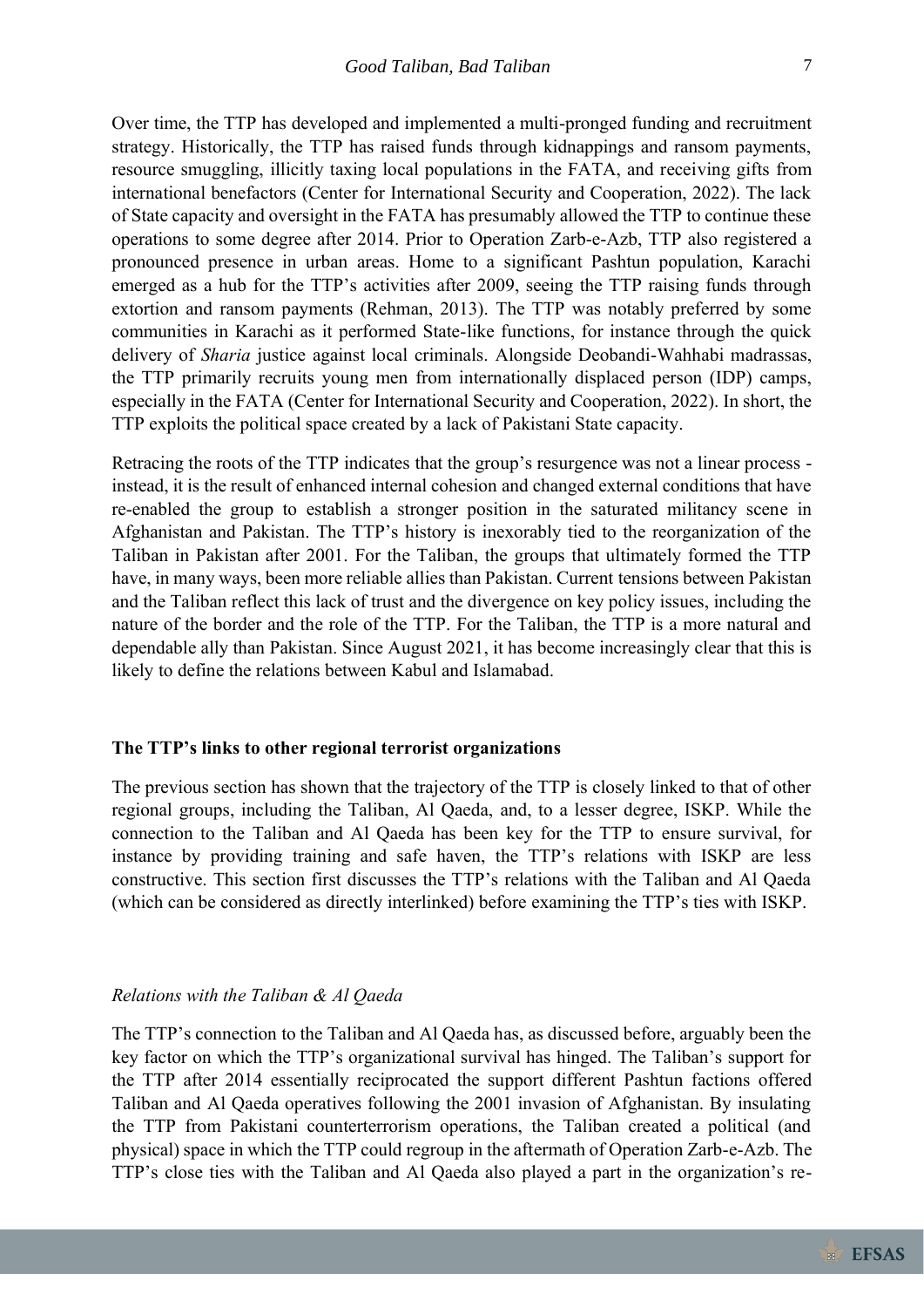consolidation from 2020 onwards and has effectively enabled the escalation of Pakistan-based terror attacks since 2021 (Afzal, 2021). In short, the TTP has for significant periods depended on the Taliban to remain operationally capable in any meaningful way, which, in theory, provides the Taliban with leverage to contain the TTP's activities. The Taliban being as openly willing to support the TTP at the expense of its relations with Pakistan illuminates both the Taliban's distrust towards Islamabad and the Taliban's perception of the TTP as a legitimate ally (Sayed & Hamming, 2021). As such, the practical capacity of Pakistan to get the Taliban to use its leverage over the TTP is severely limited (Sayed, 2021). By consistently distinguishing between the Taliban it could support and those it had to fight, Pakistani authorities have remained oblivious to the leverage Pakistan has possessed over the Taliban.

The Taliban's influence over the TTP is observable in the TTP's ideological and operational scope. Originally referring to itself as a Taliban affiliate, the TTP has continuously emphasized the close ties between groups, inserting itself into the network of Taliban-linked groups and claiming a form of ideological legitimacy within this broader network. Allegiance with the Taliban is what characterizes the TTP to a significant degree: after the Taliban took Kabul in August 2021, the TTP renewed its pledge of allegiance to the Taliban high command (Afzal, 2022; Sayed, 2021). This commitment to the Taliban's cause and ideology also transcends a purely rhetorical commitment, with the Talibanization of the FATA after 2001 indicating that Taliban ideology has a clear behavioral relevance for TTP cadres (Wang, 2010). The TTP has also emulated the Taliban's organizational-operational structure: Sayed (2021) highlights that TTP operatives have sought to *"replace the quasi-tribal structure of TTP management with the Afghan Taliban's centralized bureaucratic system"* as this *"structure was [viewed as] best suited for expansion"*. In 2020, the TTP appointed Taliban-style shadow governors for different parts of Pakistan and established a centralized training system. Embodying this form of ideological and operational imitation, Noor Wali Mehsud suggested that *"the TTP can only be victorious in Pakistan if it follows in the footsteps of the Afghan Taliban"* (Sayed, 2021). In sum, the identity and existence of the Taliban directly feeds into the organizational identity of the TTP. Although the Taliban and the TTP partially operate separately from one another, the degree of connectivity between both organizations has remained decisive in shaping the Taliban's policy towards the TTP and, therefore, Pakistan.

The specific role of the Haqqani Network (HN) in shaping the Taliban's relations with the TTP is worth noting. As with the TTP, there is no homogenous Taliban organization - rather, the organization consists of different factions that enjoy different degrees of influence and partially have (somewhat) diverging political objectives. The post-August 2021 coverage of the Taliban has frequently emphasized the role of the HN, the leader of which, Sirajuddin Haqqani, currently serves as the Taliban's Interior Minister. A 2021 report by the United Nations Security Council highlights that *"[t]he Haqqani Network remains a hub for outreach and cooperation with regional foreign terrorist groups and is the primary liaison between the Taliban and Al Qaida"* (p. 10). The HN espouses particularly hardline positions, for instance regarding women's rights, that contradict more moderate elements in the Taliban (Davis, 2017). The Taliban-internal importance of the HN creates a need for the TTP to maintain constructive ties with the HN. The TTP now depends on the HN for access to Afghanistan and HN and TTP units have occasionally fought alongside each other in Afghanistan and Pakistan (Center for International Security and Cooperation, 2022). The HN has also functioned as a mediator in the ceasefire negotiations between the TTP and the Pakistani government in late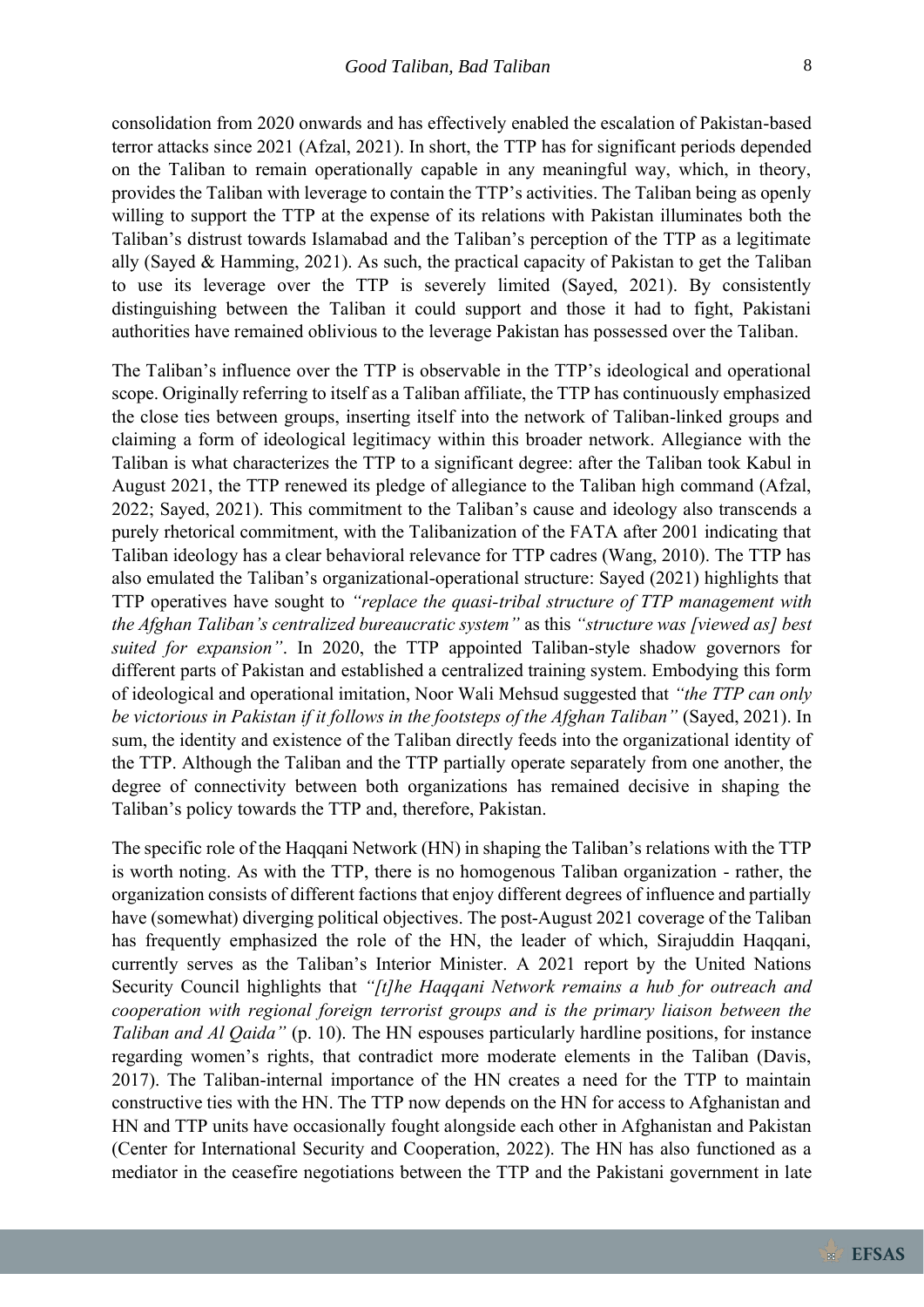2021 (Mir, 2022). The Network's presence in North Waziristan and its central role for negotiations is further believed to have been among the key reasons why the Pakistani Army did not clamp down further in North Waziristan in Operation Zarb-e-Azb (Kakakhel & Farooq, 2015). The coordinating function of the HN thus incentivizes constructive relations between the Network and the TTP.

Although historically pronounced and relevant for operational reasons, the TTP's relations with Al Qaeda have grown less obvious over time, which can be viewed as a reflection of a pragmatic reorientation rather than a disagreement over immediate strategic objectives. The support of Pashtun groups for Al Qaeda operatives after 2001 created a deep sense of appreciation for the TTP within Al Qaeda and the broader global jihadi community (Sayed, 2021). Support by Al Qaeda has been pivotal to recruit fighters as the prestige of being supported by both the Taliban and Al Qaeda grants the TTP enhanced legitimacy when compared to other Islamist groups operating in Afghanistan and Pakistan. Al Qaeda has also provided organizational support to the TTP: the post-2020 reconsolidation of the TTP, for instance, is believed to have been decisively mediated by Al Qaeda (Sayed & Hamming, 2021). In turn, Al Qaeda views the TTP as a decisive partner in ensuring access to the tribal areas as a space in which Al Qaeda agents can effectively operate with impunity (Mir, 2021). Although these operational links continue to exist and remain decisive for the TTP, also due to the interlinked connection to the Taliban and the HN, the TTP has taken some measures to at least rhetorically distance itself from Al Qaeda. In 2018 the TTP claimed that it would solely focus on conducting a *jihad* in Pakistan (Sayed, 2021), later even suggesting that it would collaborate with major powers to bring down the Pakistani State (Rafiq, 2022). This focus can be interpreted as seeking to avoid counterterrorism operations and garnering political legitimacy rather than reflecting underlying strategic disagreements between the TTP and Al Qaeda.

The prevailing and deep relations between the TTP and the Taliban/Al Qaeda indicate that major parts of Pakistan's military establishment have significantly underestimated the extent of appreciation for the TTP within the Taliban while overestimating the appreciation the Taliban holds for Pakistan. Pakistani authorities have long claimed that the TTP was simply a result of the American presence in Afghanistan and anti-Pakistani collaboration between the Afghan and Indian intelligence services (Mir, 2022). The Taliban's policy towards the TTP post-2021 has highlighted just how inaccurate of an assessment this has turned out to be.

#### *ISKP*

The TTP's relations with ISKP, in contrast, are less positive, with ISKP's poaching of TTP cadres in the aftermath of Operation Zarb-e-Azb and the death of Hakimullah Mehsud being an alienating factor early on. Mehsud's death and the intensification of anti-TTP counterterrorism operations fragmented the TTP and allowed ISKP to poach TTP cadres. ISKP's poaching strategy notably aimed at every level of the TTP: the aforementioned Hafiz Saeed Khan, ISKP's first Emir, had previously been a TTP commander (Jadoon et al., 2022). Besides ideological differences between the TTP and ISKP (such as ISKP's more pan-Islamist vision compared to the TTP's nationalist focus), defections may have also been motivated by senior Al Qaeda/Taliban/TTP commanders simply seeking to gain more influential positions.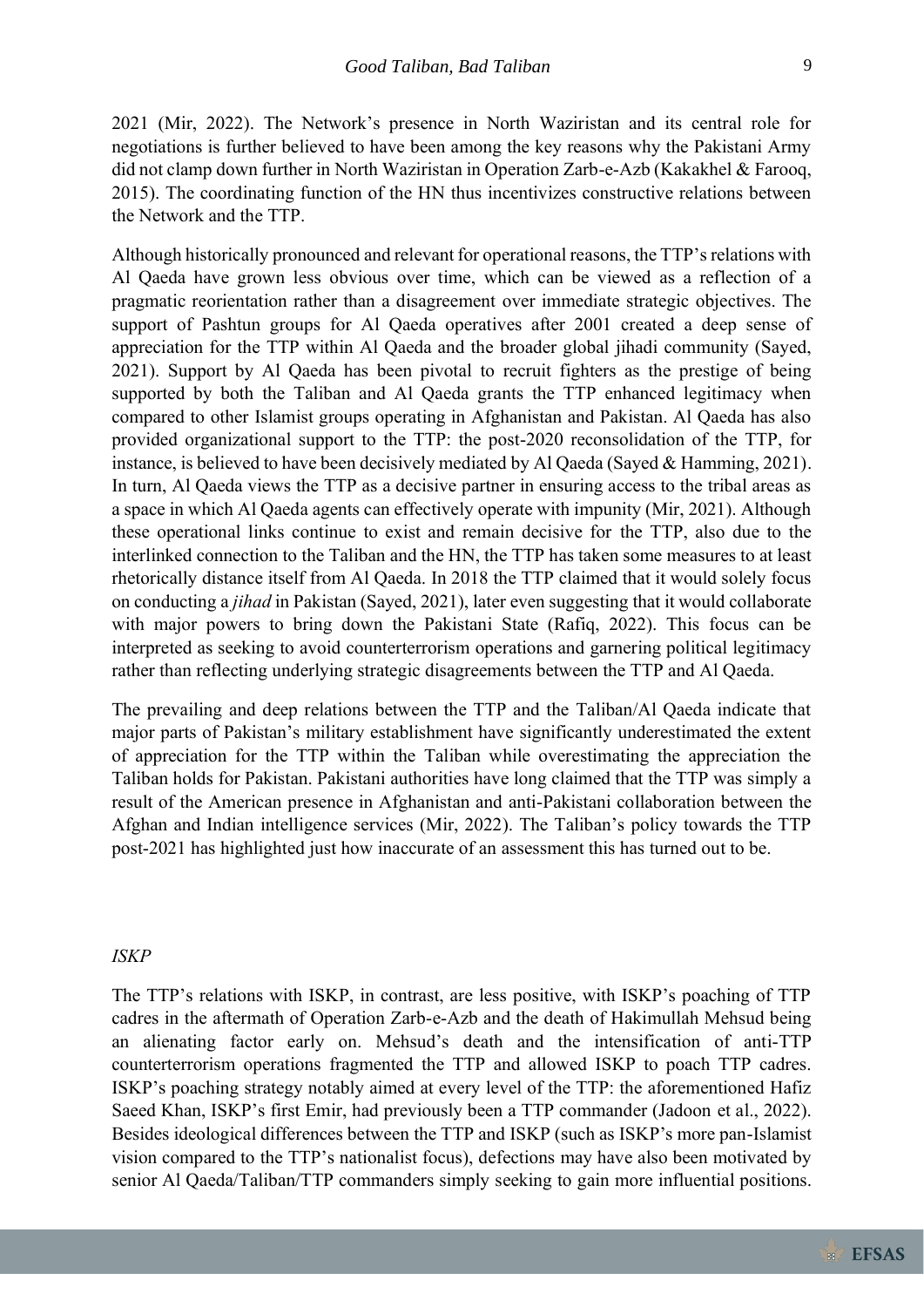ISKP's growth thus occurred not independent from existing jihadi infrastructure but in opposition to Al Qaeda, the Taliban, and the TTP, consequently limiting the degree to which some of these more established groups were willing to collaborate with ISKP although shortterm aims (such as fighting the US and Pakistan) may have converged to some extent. ISKP's opposition to Al Qaeda also replicated the IS-Al Qaeda rivalry observable in other regional theaters. Sayed and Hamming (2021) outline that the TTP's exposure to defections was partially a result of ISKP's even more radical anti-Shia ideology: while the affiliation with groups like LeJ had already given the TTP a heavy anti-Shia bias, ISKP's even more radical narrative attracted hardline elements in Al Qaeda, the Taliban, and the TTP. Following Operation Zarb-e-Azb, ISKP also seemed increasingly capable of taking over the TTP's mantle to fight the Pakistani State. Defections were consequently motivated by a combination of ideological and practical considerations.

Despite the TTP's vulnerability to defections, the organization's post-2020 re-consolidation process indicates that it ultimately proved resilient in the face of ISKP's growing operational and ideological competition. A key factor in ISKP's inability to absorb the TTP was ISKP's relation with the Taliban. The Taliban (and the TTP's) national focus differentiates these organizations from the inherently pan-Islamist ISKP, which has decried Taliban authorities as *"filthy nationalists"* that have betrayed the jihadi cause through their diplomatic engagement with the United States in Qatar (Kapur, 2022). As ISKP continuously operated not in tandem but in competition with more established regional organizations, it could not rival the deep intersocial linkages between the Taliban and the TTP. ISKP's pan-Islamic vision, which essentially aims at the eradication of the State of Pakistan, also de-localized the conflict to a significant degree: defected TTP commanders had to pledge allegiance to the then leader of the IS, Abu Bakr al-Baghdadi, who was based in Iraq/Syria (Sayed & Hamming, 2021). ISKP's pan-Islamism did and does not align with the more nationally/regionally oriented focus of most local jihadis. Additionally, ISKP failed to translate its anti-Pakistan rhetoric into significant militant action in Pakistan, instead focusing on fighting the US troops and the Taliban in Afghanistan. The ultimate ideological divergence between the TTP and ISKP consequently restrained the space for collaboration.

ISKP's open hostility to Taliban rule in Afghanistan now positions TTP in direct opposition to ISKP despite their partial ideological convergence on combating Pakistani State authorities. After the TTP renewed its pledge of allegiance to the Taliban in 2021, ISKP branded the TTP apostates (Jadoon et al., 2022). Although the TTP and ISKP share convergent short-term aims, most notably regarding Pakistan, their differing relations to the Taliban constitute a main obstacle in facilitating closer ties and reinforce the animosity created by the poaching of senior TTP cadres. The TTP has thus become a broader part of the jihadi anti-ISKP front in Afghanistan and Pakistan.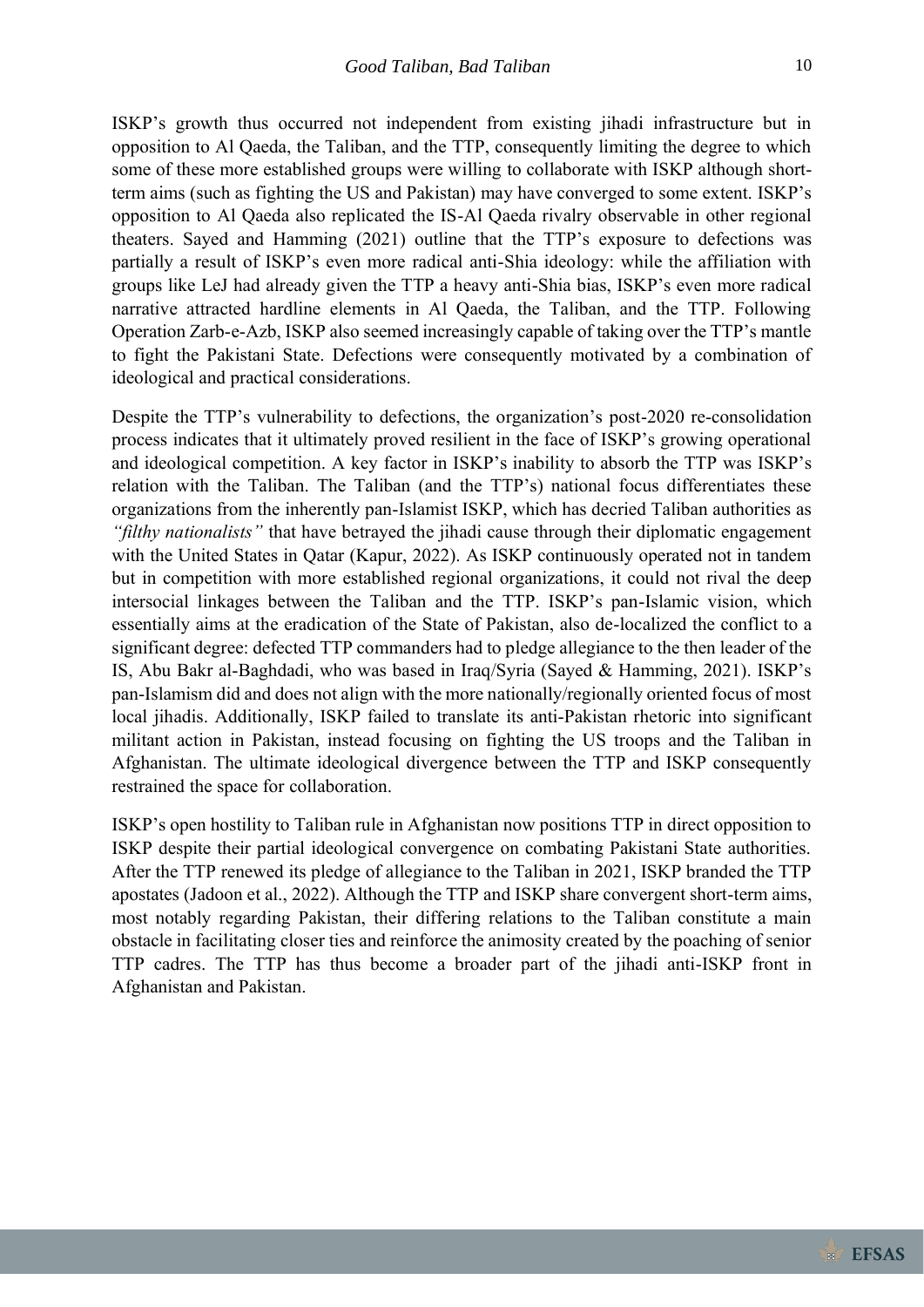#### **Conclusion: The TTP's prospects**

What implications does the TTP's resurgence ultimately have for Pakistan? The immediate answer is not a positive one: the TTP's renewed rise, enabled by the Taliban's steadfast support, will expand the threat of terrorist attacks in Pakistan, including against civilian targets. Although the TTP has committed itself to restraining its activities towards the targeting of security personnel and security infrastructure, attacks and growing volatility will inevitably also produce civilian casualties.

This trajectory is the direct outcome of Pakistan's distinction between *'good'* Taliban (the Afghan Taliban) and *'bad'* Taliban (the TTP) and the unwillingness of large parts of the establishment to halt its support for Islamic fundamentalism and terrorism in any meaningful way (Afzal, 2021). The distinction between *'good'* and *'bad'* Taliban has ignored the fact that the TTP's activities are inexorably linked to that of the Taliban and are in fact directly enabled by the Taliban. The continued presence of ISKP in Afghanistan, which factors into the Taliban's struggle to assert and consolidate political control in Afghanistan, also makes the Taliban less likely to rein in the TTP to avoid renewed defections to ISKP (Afzal, 2022). In short, exerting pressure on the Taliban to contain the cross-border activities of the TTP is unlikely to produce satisfactory results.

The TTP operating out of Afghanistan also restricts Islamabad's strategic options vis-à-vis the TTP. Unless Pakistan is willing to severely infringe on Afghanistan's sovereignty, for instance by conducting cross-border air raids, Pakistan's practical options of combatting the TTP are fairly limited if the Taliban remains unwilling to contain the TTP. It is also worth noting that there is no consensus on how the TTP (or the Taliban for that matter) should be approached by the Pakistani State and the military establishment. Prior to his removal, PM Khan had turned towards increasingly anti-American and anti-imperialist rhetoric while voicing ever stronger support for the Taliban in a bid to shore up domestic support following his ousting. Khan's policy positions had been increasingly opposed by major figures in the military establishment, including Qamar Javed Bajwa, the Army's Chief of Staff. Bajwa has re-emphasized the strategic necessity for Pakistan to maintain constructive ties with the United States (Qayum, 2022), echoing the concerns of Ashfaq Parvez Kayani, Chief of Staff between 2007 and 2013, who had already expressed his concerns regarding Pakistani support for the Taliban during his time in office (Coll, 2018). Epitomizing growing tensions over Pakistan's Afghanistan policy within the broader political establishment, the International Crisis Group (2022) recently quoted a senior Pakistani diplomat as inquiring the following: *"Every country has finite diplomatic and political capital. Can Pakistan afford to spend all that capital on backing the Afghan Taliban?"* (p. 24).

Pakistan's policy options are ultimately limited in effectively containing the TTP. Since August 2021 it has become evident that Pakistani authorities have overestimated their influence over the Taliban and underestimated the degree to which the Taliban are willing to assert their role as an independent regional and international actor. As such, pressuring the Taliban to rein in the TTP is unlikely to be a viable policy solution. Large parts of the Pakistani political and military establishment appear to have realized this. Restricting the TTP will, ironically, require some form of political settlement and although the State is unlikely to make major political concessions that would undermine its long-term standing, it could make piecemeal concessions in return for a more sustainable ceasefire (Mir, 2022).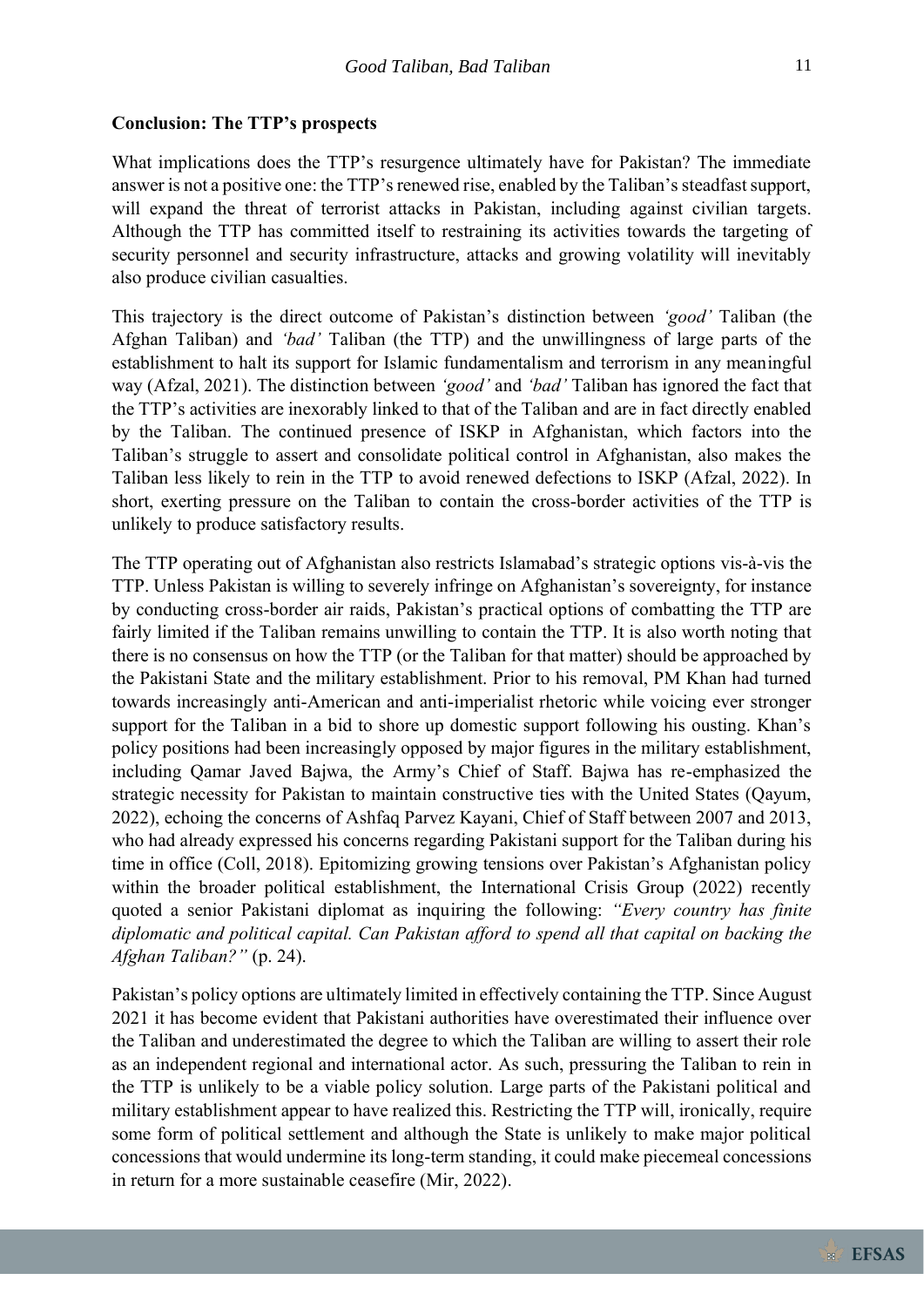For Pakistan, the Taliban takeover of Kabul, initially hailed as a major win, has turned out to be a pyrrhic victory that leaves Islamabad with few good policy options.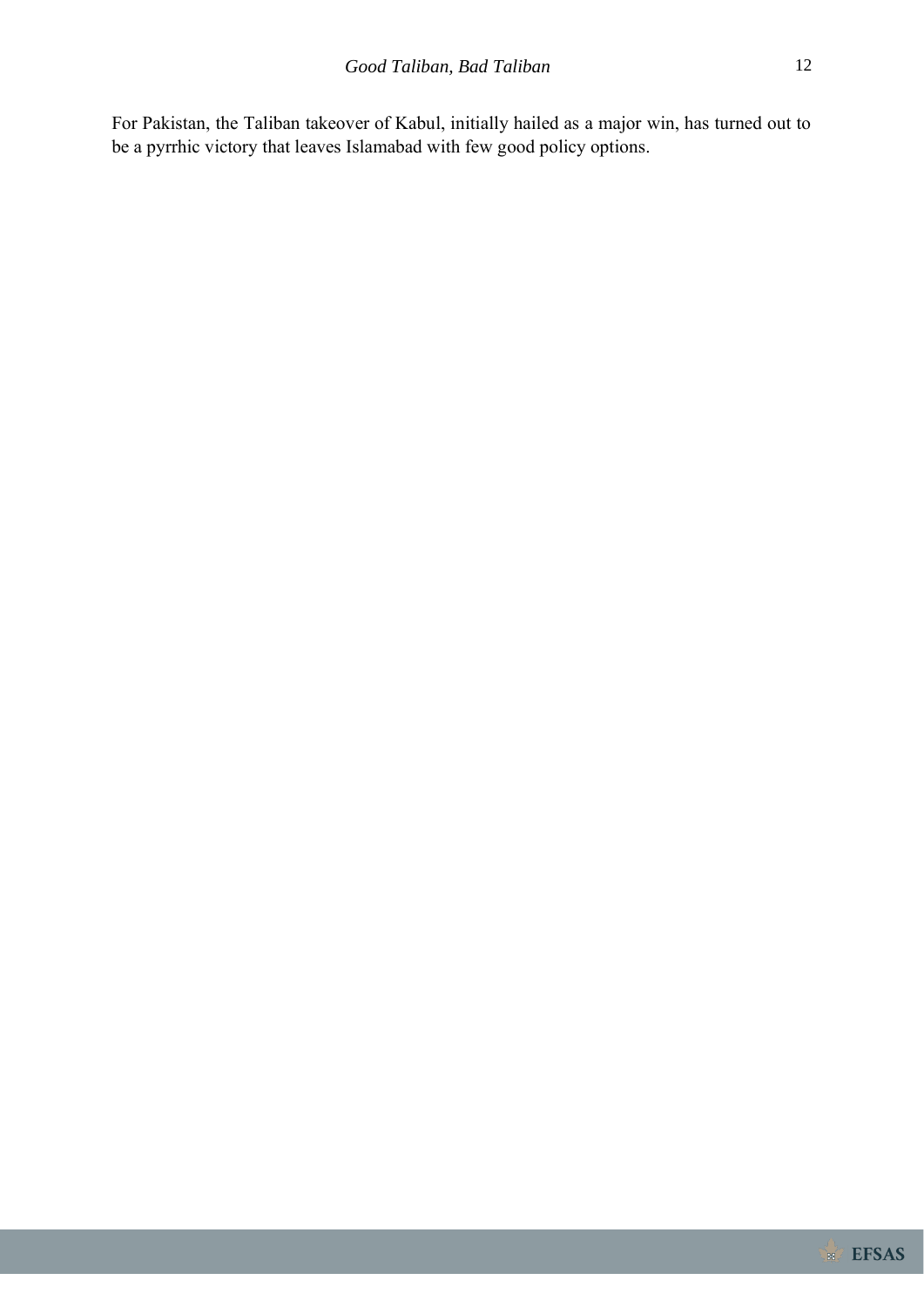#### **References**

- Afzal, M. (2021, January 15). *Terrorism in Pakistan has declined, but the underlying roots of extremism remain*. Brookings Institution. Retrieved March 24, 2022, from https://www.brookings.edu/blog/order-from-chaos/2021/01/15/terrorism-in-pakistanhas-declined-but-the-underlying-roots-of-extremism-remain/
- Afzal, M. (2022, February 11). *Pakistan's ambivalent approach toward a resurgent Tehrik-e-Taliban Pakistan*. Brookings Institution. Retrieved March 24, 2022, from https://www.brookings.edu/blog/order-from-chaos/2022/02/11/pakistans-ambivalentapproach-toward-a-resurgent-tehrik-e-taliban-pakistan/
- Byman, D. (2012). *Deadly connections: States that sponsor terrorism*. Cambridge University Press.
- Center for International Security and Cooperation. (2022). *Tehrik-i-Taliban Pakistan*. Center for International Security and Cooperation. Retrieved March 24, 2022, from https://cisac.fsi.stanford.edu/mappingmilitants/profiles/tehrik-i-taliban-pakistan
- Chatterjee Miller, A. (2021, August 25). *Pakistan's Support for the Taliban: What to Know*. Council on Foreign Relations. Retrieved April 4, 2022, from https://www.cfr.org/article/pakistans-support-taliban-what-know
- Coll, S. (2018). *Directorate S: The C.I.A. and America's secret wars in Afghanistan and Pakistan*. Penguin Books.
- Davis, T. (2017, November 12). *The Haqqani Network: International Friends, Local Enemies*. Small Wars Journal. Retrieved April 4, 2022, from https://smallwarsjournal.com/jrnl/art/haqqani-network-international-friends-localenemies
- Gall, C., & Masood, S. (2007, July 10). *At Least 40 Militants Dead as Pakistani Military Storms Mosque After Talks Fail (Published 2007)*. The New York Times. Retrieved March 24, 2022, from https://www.nytimes.com/2007/07/10/world/asia/10pakistan.html
- Goldbaum, C., & Padshah, S. (2022, May 2). *Pakistani Airstrikes Escalate Conflict on Afghan Border*. The New York Times. Retrieved May 30, 2022, from https://www.nytimes.com/2022/04/30/world/asia/pakistan-airstrikes-afghanistantaliban.html
- Haqqani, H. (2016). *Pakistan: Between mosque and military*. Penguin Viking India.
- International Crisis Group. (2006). *Pakistan's Tribal Areas: Appeasing the Militants*. International Crisis Group. Retrieved April 25, 2022, from https://www.crisisgroup.org/asia/south-asia/pakistan/pakistan-s-tribal-areasappeasing-militants
- International Crisis Group. (2022, February 4). *Pakistan's Hard Policy Choices in Afghanistan*. International Crisis Group. Retrieved April 5, 2022, from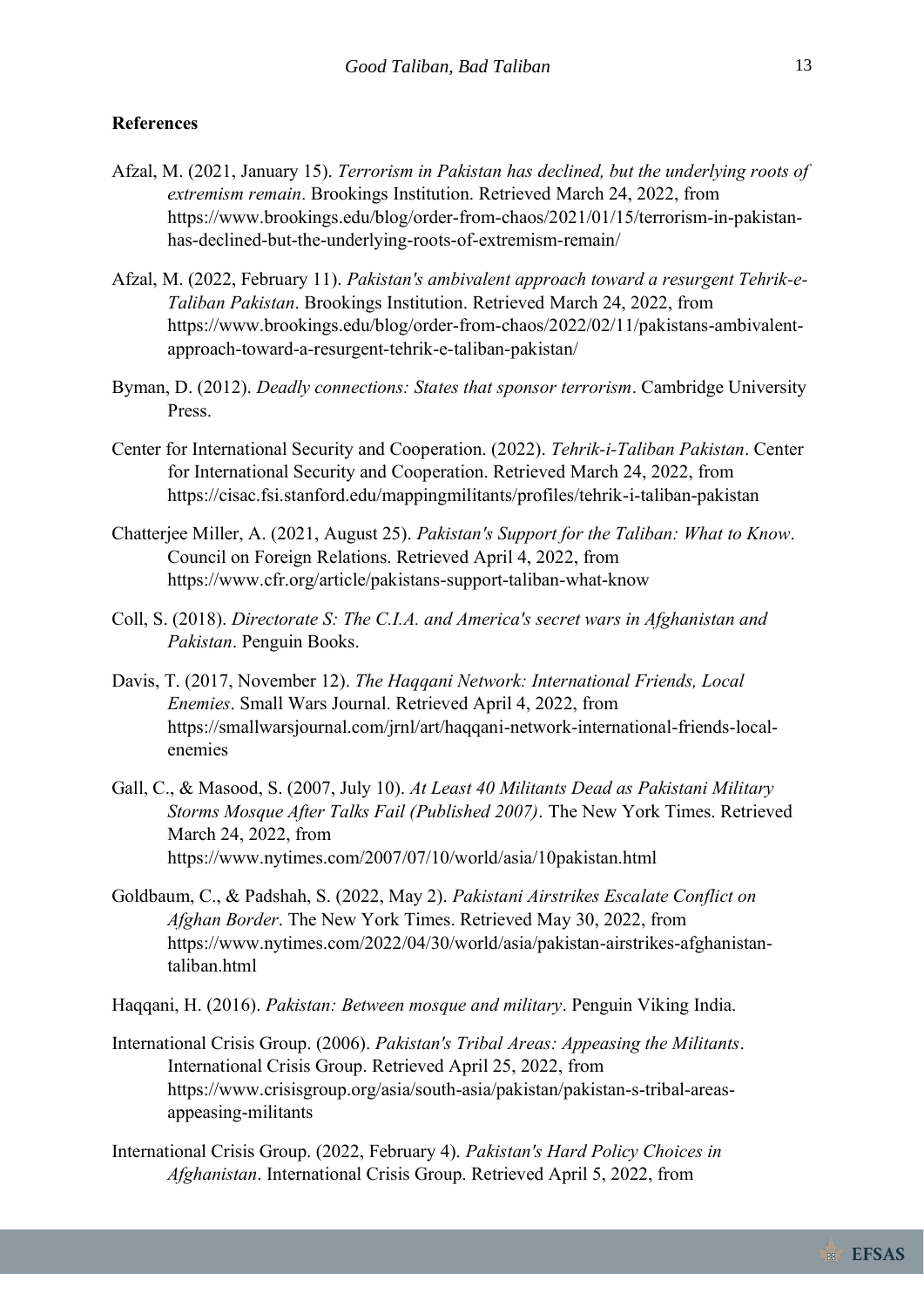https://d2071andvip0wj.cloudfront.net/320-pakistan-hard-policy-choices- afghanistan.pdf

- Jadoon, A., & Mahmood, S. (2018). *Fixing the Cracks in the Pakistani Taliban's Foundation: TTP's Leadership Returns to the Mehsud Tribe*. Combating Terrorism Center at West Point. Retrieved March 24, 2022, from https://ctc.westpoint.edu/fixing-cracks-pakistani-talibans-foundation-ttps-leadershipreturns-mehsud-tribe/
- Jadoon, A., Sayed, A., & Mines, A. (2022). *The Islamic State Threat in Taliban Afghanistan: Tracing the Resurgence of Islamic State Khorasan*. Combating Terrorism Center at West Point. Retrieved March 24, 2022, from https://ctc.westpoint.edu/the-islamicstate-threat-in-taliban-afghanistan-tracing-the-resurgence-of-islamic-state-khorasan/
- Janjua, H. (2022, April 21). *Tensions increase between Taliban and Pakistan over attacks*. Deutsche Welle. Retrieved April 22, 2022, from https://www.dw.com/en/tensionsincrease-between-taliban-and-pakistan-over-attacks/a-61535921
- Kakakhel, F., & Farooq, U. (2015, June 15). *Pakistan's war and loss of hope for those displaced*. Al Jazeera. Retrieved March 24, 2022, from https://www.aljazeera.com/features/2015/6/15/pakistans-war-and-loss-of-hope-forthose-displaced
- Kapur, R. (2022, January 6). *The Persistent ISKP Threat to Afghanistan: On China's Doorstep*. Middle East Institute. Retrieved April 25, 2022, from https://www.mei.edu/publications/persistent-iskp-threat-afghanistan-chinas-doorstep
- Khan, M. I. (2018, January 14). *Why Pakistan won't share intelligence with the US*. BBC. Retrieved April 4, 2022, from https://www.bbc.com/news/world-asia-42664019
- Mir, A. (2021). *Twenty Years After 9/11: The Terror Threat from Afghanistan Post the Taliban Takeover*. Combating Terrorism Center at West Point. Retrieved March 23, 2022, from https://ctc.westpoint.edu/twenty-years-after-9-11-the-terror-threat-fromafghanistan-post-the-taliban-takeover/
- Mir, A. (2022, January 19). *After the Taliban's Takeover: Pakistan's TTP problem*. United States Institute of Peace. Retrieved March 24, 2022, from https://www.usip.org/publications/2022/01/after-talibans-takeover-pakistans-ttpproblem
- Qayum, K. (2022, April 2). *Pakistan Seeks to Expand Relations With U.S., Army Chief Says*. Bloomberg. Retrieved April 5, 2022, from https://www.bloomberg.com/news/articles/2022-04-02/pakistan-seeks-to-expandrelations-with-u-s-army-chief-says
- Rafiq, A. (2022, February 24). *The Pakistani Taliban's radical rebranding: Is there more than meets the eye?* Middle East Institute. Retrieved March 24, 2022, from https://www.mei.edu/publications/pakistani-talibans-radical-rebranding-there-moremeets-eye